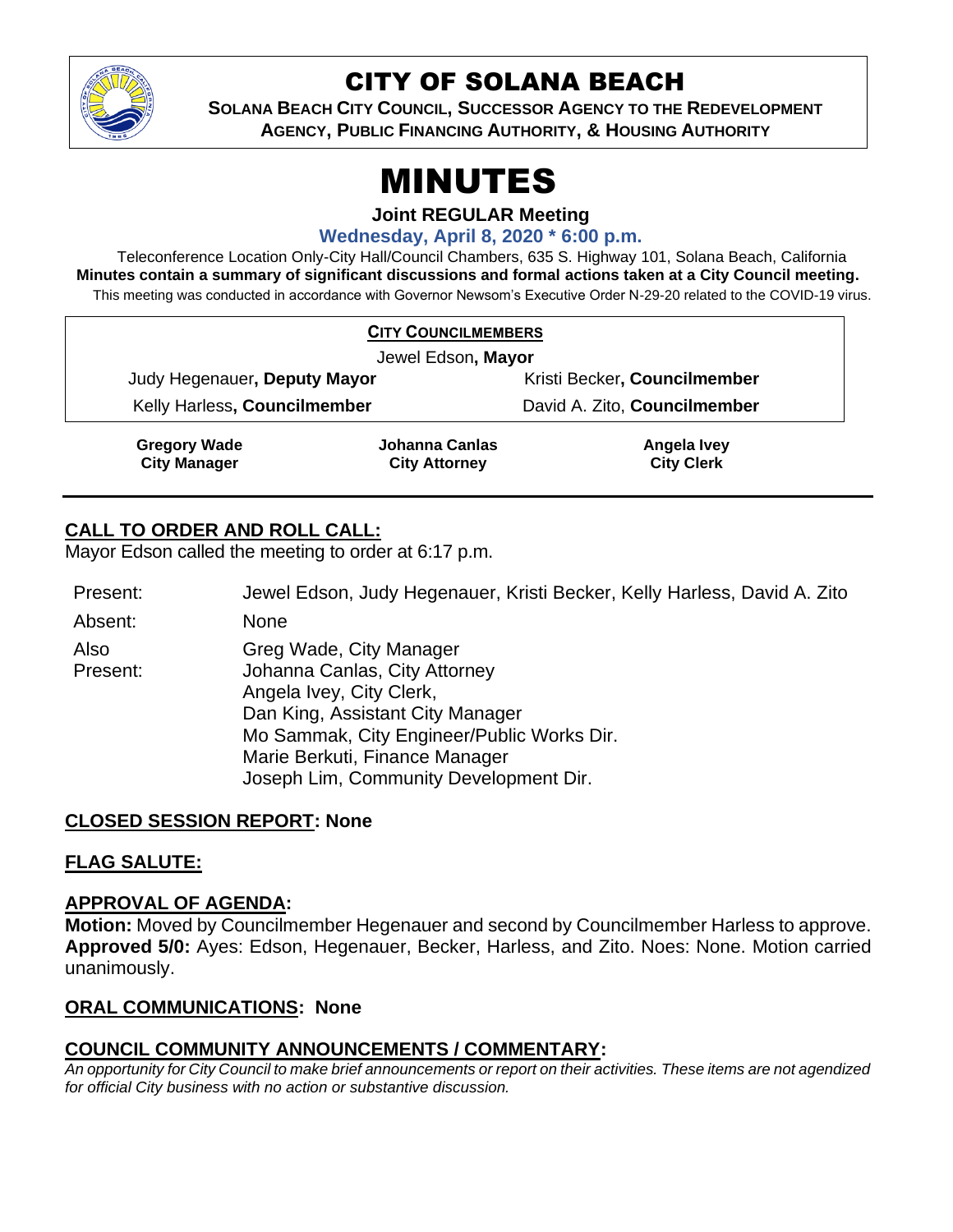# **A. CONSENT CALENDAR:** (Action Items) (A.1. - A.4.)

Items listed on the Consent Calendar are to be acted in a single action of the City Council unless pulled for discussion. Any member of the public may address the City Council on an item of concern by submitting written correspondence City Clerk a speaker slip (located on the back table) before the Consent Calendar is addressed. Those items removed from the Consent Calendar by a member of the Council will be trailed to the end of the agenda, while Consent Calendar items removed by the public will be discussed immediately after approval of the Consent Calendar.

## **A.1. Register Of Demands.** (File 0300-30)

Recommendation: That the City Council

1. Ratify the list of demands for February 22, 2020 – March 20, 2020.

#### [Item A.1. Report \(click here\)](https://solanabeach.govoffice3.com/vertical/Sites/%7B840804C2-F869-4904-9AE3-720581350CE7%7D/uploads/Item_A.1._Report_(click_here)_04-08-20_-_O.pdf)

**Motion:** Moved by Councilmember Zito and second by Councilmember Becker to approve. Approved 5/0: Ayes: Edson, Hegenauer, Becker, Harless, and Zito. Noes: None. Motion carried unanimously.

**A.2. General Fund Adopted Budget for Fiscal Year 2019-2020 Changes.** (File 0330-30)

Recommendation: That the City Council

1. Receive the report listing changes made to the Fiscal Year 2019-2020 General Fund Adopted Budget.

#### [Item A.2. Report \(click here\)](https://solanabeach.govoffice3.com/vertical/Sites/%7B840804C2-F869-4904-9AE3-720581350CE7%7D/uploads/Item_A.2._Report_(click_here)_04-08-20_-_O.pdf)

*Posted Reports & Supplemental Docs contain records up to the cut off time, prior to the start of the meeting, for processing new submittals. The final official record containing handouts, PowerPoints, etc. can be obtained through a Records Request to the City Clerk's Office.*

**Motion:** Moved by Councilmember Zito and second by Councilmember Becker to approve. Approved 5/0: Ayes: Edson, Hegenauer, Becker, Harless, and Zito. Noes: None. Motion carried unanimously.

**A.3. Americans with Disabilities Act (ADA) Pedestrian Ramps Project - Notice of Completion.** (File 0820-20)

Recommendation: That the City Council

- 1. Adopt **Resolution 2020-037**:
	- a. Authorizing the City Council to accept, as complete, the ADA Pedestrian Ramps, Bid No. 2019-08, constructed by Miramar General Engineering.
	- b. Authorizing the City Clerk to file a Notice of Completion.

#### [Item A.3. Report \(click here\)](https://solanabeach.govoffice3.com/vertical/Sites/%7B840804C2-F869-4904-9AE3-720581350CE7%7D/uploads/Item_A.3._Report_(click_here)_04-08-20_-_O.pdf)

*Posted Reports & Supplemental Docs contain records up to the cut off time, prior to the start of the meeting, for processing new submittals. The final official record containing handouts, PowerPoints, etc. can be obtained through a Records Request to the City Clerk's Office.*

**Motion:** Moved by Councilmember Zito and second by Councilmember Becker to approve. **Approved 5/0:** Ayes: Edson, Hegenauer, Becker, Harless, and Zito. Noes: None. Motion carried unanimously.

#### **A.4. Quarterly Investment Report. (File 0350-44)**

Recommendation: That the City Council

1. Accepts and files the attached Cash and Investment Report for the quarter ended December 31, 2019.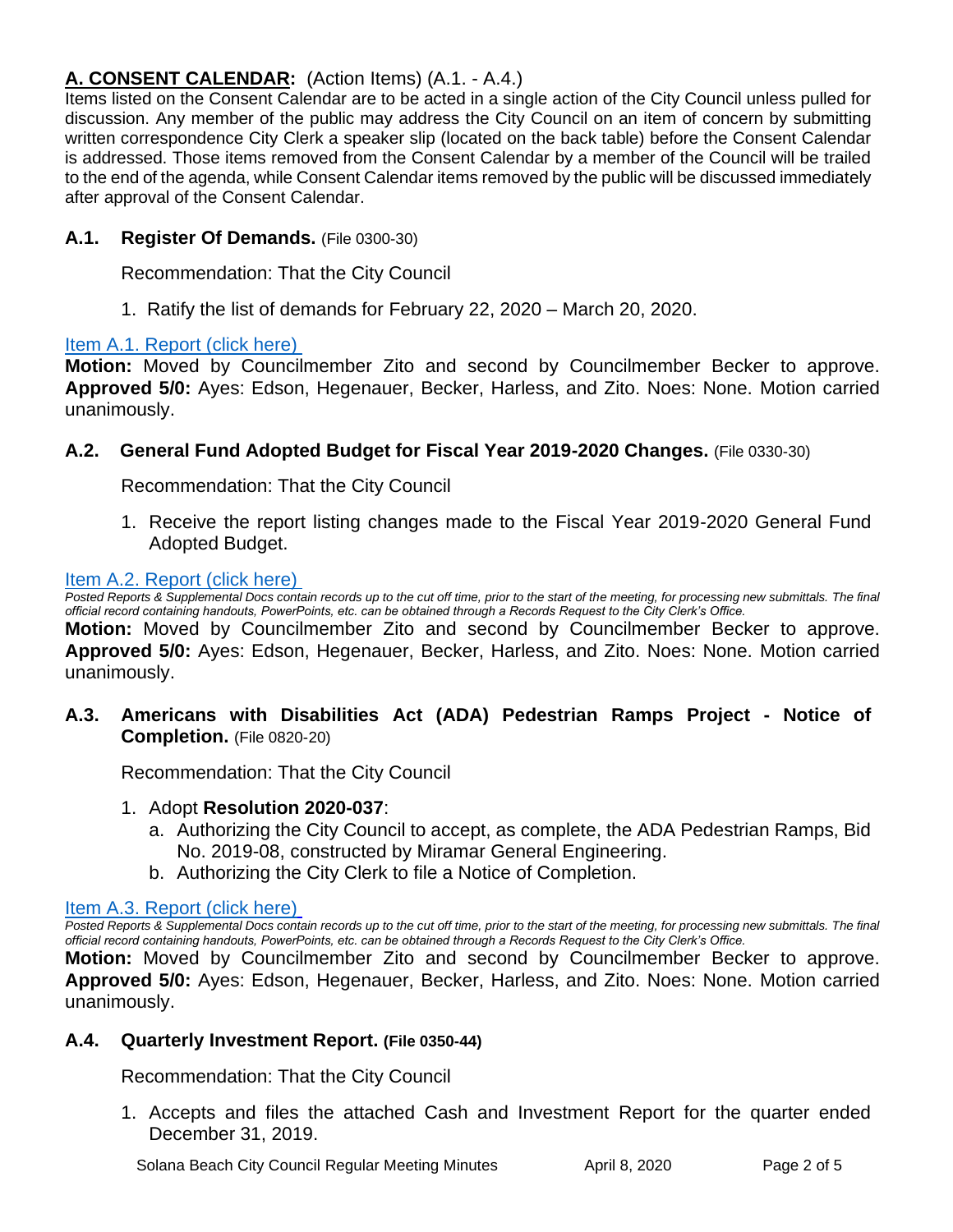[Item A.4. Report \(click here\)](https://solanabeach.govoffice3.com/vertical/Sites/%7B840804C2-F869-4904-9AE3-720581350CE7%7D/uploads/Item_A.4._Report_(click_here)_04-08-20_-_O.pdf)

Posted Reports & Supplemental Docs contain records up to the cut off time, prior to the start of the meeting, for processing new submittals. The final *official record containing handouts, PowerPoints, etc. can be obtained through a Records Request to the City Clerk's Office.*

**Motion:** Moved by Councilmember Zito and second by Councilmember Becker to approve. Approved 5/0: Ayes: Edson, Hegenauer, Becker, Harless, and Zito. Noes: None. Motion carried unanimously.

#### **C.4. Disaster Recovery Documentation Signers** (File 0240-70) *Item moved to Consent at Agenda Approval.*

Recommendation: That the City Council

1. Authorize the City Manager, Assistant City Manager and the Finance Director to execute applications to the California Governor's Office of Emergency Services for obtaining certain financial assistance and/or state financial assistance in the event of declared disaster.

#### [Item C.4. Report \(click here\)](https://solanabeach.govoffice3.com/vertical/Sites/%7B840804C2-F869-4904-9AE3-720581350CE7%7D/uploads/Item_C.4._Report_(click_here)_04-08-20_-_O.pdf)

*Posted Reports & Supplemental Docs contain records up to the cut off time, prior to the start of the meeting, for processing new submittals. The final official record containing handouts, PowerPoints, etc. can be obtained through a Records Request to the City Clerk's Office.*

**Motion:** Moved by Councilmember Zito and second by Councilmember Becker to approve. **Approved 5/0:** Ayes: Edson, Hegenauer, Becker, Harless, and Zito. Noes: None. Motion carried unanimously.

## **C. STAFF REPORTS: (C.1. – C.4.)**

#### **C.1. Work Plan and Budget Impacts from COVID-19.** (File 0330-30)

Recommendation: That the City Council

1. Receive the report and provide direction as necessary to Staff.

[Item C.1. Report \(click here\)](https://solanabeach.govoffice3.com/vertical/Sites/%7B840804C2-F869-4904-9AE3-720581350CE7%7D/uploads/Item_C.1._Report_(click_here)_04-08-20_-_O.pdf) [Item C.1. Updated Report #1 \(upd. 4-8 at 5pm\)](https://solanabeach.govoffice3.com/vertical/Sites/%7B840804C2-F869-4904-9AE3-720581350CE7%7D/uploads/Item_C.1._Staff_Report_Update_1_(updated_4-8_at_418pm).pdf)

*Posted Reports & Supplemental Docs contain records up to the cut off time, prior to the start of the meeting, for processing new submittals. The final official record containing handouts, PowerPoints, etc. can be obtained through a Records Request to the City Clerk's Office.*

Greg Wade, City Manager, stated that the pandemic would have near-term and long-term financial impacts to the City's budget in the areas of retail sales tax, transit occupancy hotel tax, and other revenues, and an initial assessment was prepared to analyze what impacts may affect the current fiscal year as well as Fiscal Year 2021.

Marie Berkuti, Finance Director, presented a PowerPoint (on file) reviewing the impacts and estimated deficits as compared to the effects of the 2008 recession. She stated the main impacts were a 3.6% reduction in sales tax revenues for the current fiscal year and approximately 2% for Fiscal Year 2021, that transient occupancy tax reductions were estimated to be 23% for the current fiscal year and 30% for Fiscal Year 2021, and development related fees were estimated to be reduced by 20% for the current fiscal year and 25% for Fiscal Year 2021. She said that the property taxes were not expected to be affected for the current or next fiscal year. She reviewed the expected General Fund impacts of a deficit of \$678,000 for the current fiscal year and the anticipated deficit of \$768,000 for Fiscal Year 2021.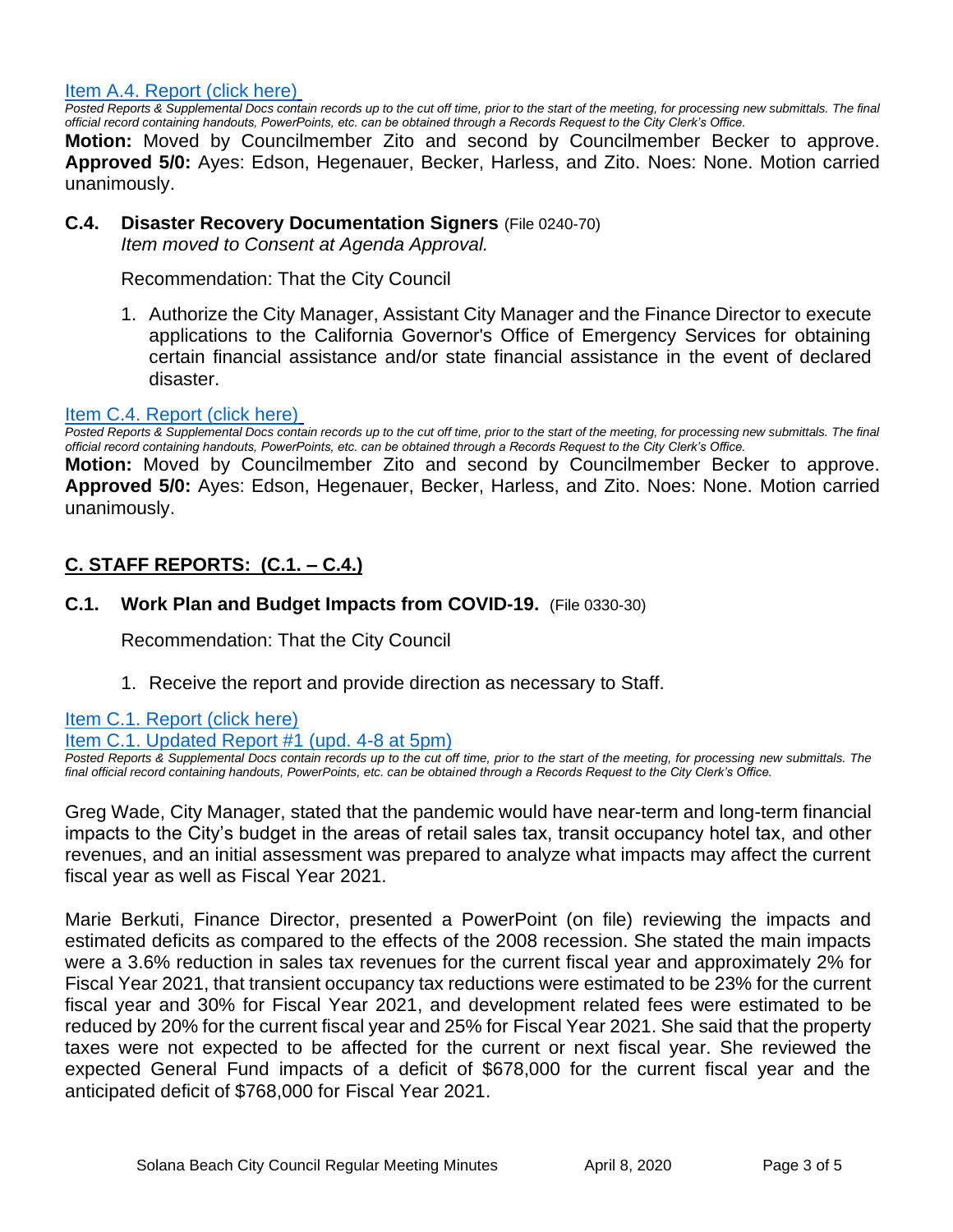Council and Staff discussed the outlook, the current government stimulus allocations were for cities with populations over 500,000, Congressman Levin's support for smaller cities' requests for stimulus, no effects on the Army Corps Storm Damage Reduction and Shoreline Protection project federal funding that had already been transferred to the region, the potential repurposing of CDBG funds, that projections used were from the 2008 recession which had a three-year recovery, that there were no current or projected losses of online sales tax, that property tax delinquency rate history was available back to 2003, the effect on pension contributions, and that Staff would continue to assess the numbers and provide updated information as it becomes available.

# **C.2. RHNA (Regional Housing Needs Allocation) Appeal Discussion** (File 0630-10)

Recommendation: That the City Council

1. Discuss and provide guidance regarding the RHNA Appeal.

#### [Item C.2. Report \(click here\)](https://solanabeach.govoffice3.com/vertical/Sites/%7B840804C2-F869-4904-9AE3-720581350CE7%7D/uploads/Item_C.2._Report_(click_here)_04-08-20_-_O.pdf)

*Posted Reports & Supplemental Docs contain records up to the cut off time, prior to the start of the meeting, for processing new submittals. The final official record containing handouts, PowerPoints, etc. can be obtained through a Records Request to the City Clerk's Office.*

Greg Wade, City Manager, introduced the item stating that the City, along with the cities of Lemon Grove, Imperial Beach and Coronado, filed an appeal with San Diego Association of Governments (SANDAG) regarding the regional housing needs assessment (RHNA) and Solana Beach's allocation of 875 units of varying income levels, that the appeal was scheduled for April 10, 2020 but the SANDAG Chair and Executive Director were recommending the Board continue the public hearing until the public can participate, due to COVID-19.

Council and Staff discussed that the City requested that the California Department of Housing Community Development (HCD) delay the Housing Element timeline which normally would be completed in April of 2021, and submitting a request that SANDAG supporting the City's request to HCD to extend the timeline, due to COVID-19, and so the RHNA numbers could be finalized.

# **C.3. Adopt (2nd Reading) Ordinance 513 – Flavored Tobacco Projects** (File 0230-10)

Recommendation: That the City Council

1. Adopt **Ordinance 513** (2nd Reading) adding Chapter 6.18 to the Solana Beach Municipal Code to prohibit the sale and distribution of flavored tobacco products.

# [Item C.3. Report \(click here\)](https://solanabeach.govoffice3.com/vertical/Sites/%7B840804C2-F869-4904-9AE3-720581350CE7%7D/uploads/Item_C.3._Report_(click_here)_04-08-20_-_O.pdf)

[Item C.3. Supplemental Docs \(updated 4-8-20](https://solanabeach.govoffice3.com/vertical/Sites/%7B840804C2-F869-4904-9AE3-720581350CE7%7D/uploads/Item_C.3._Supplemental_Docs_(upd._4-8_at_1135am)_-_O.pdf) at 1145am)

*Posted Reports & Supplemental Docs contain records up to the cut off time, prior to the start of the meeting, for processing new submittals. The final official record containing handouts, PowerPoints, etc. can be obtained through a Records Request to the City Clerk's Office.*

Greg Wade, City Manager, introduced the item.

Johanna Canlas, City Attorney, said that submittals were received in support of the ordinance and some form of opposition was received from the Grocer's Association and the petroleum associations.

Council and Staff discussed the sensitivity to the customs of people who use hookah pipes and if there was a difference between flavored tobacco used in a hookah pipe versus the flavored tobacco that would be banned in the ordinance, the attraction of young people, that there are no hookah